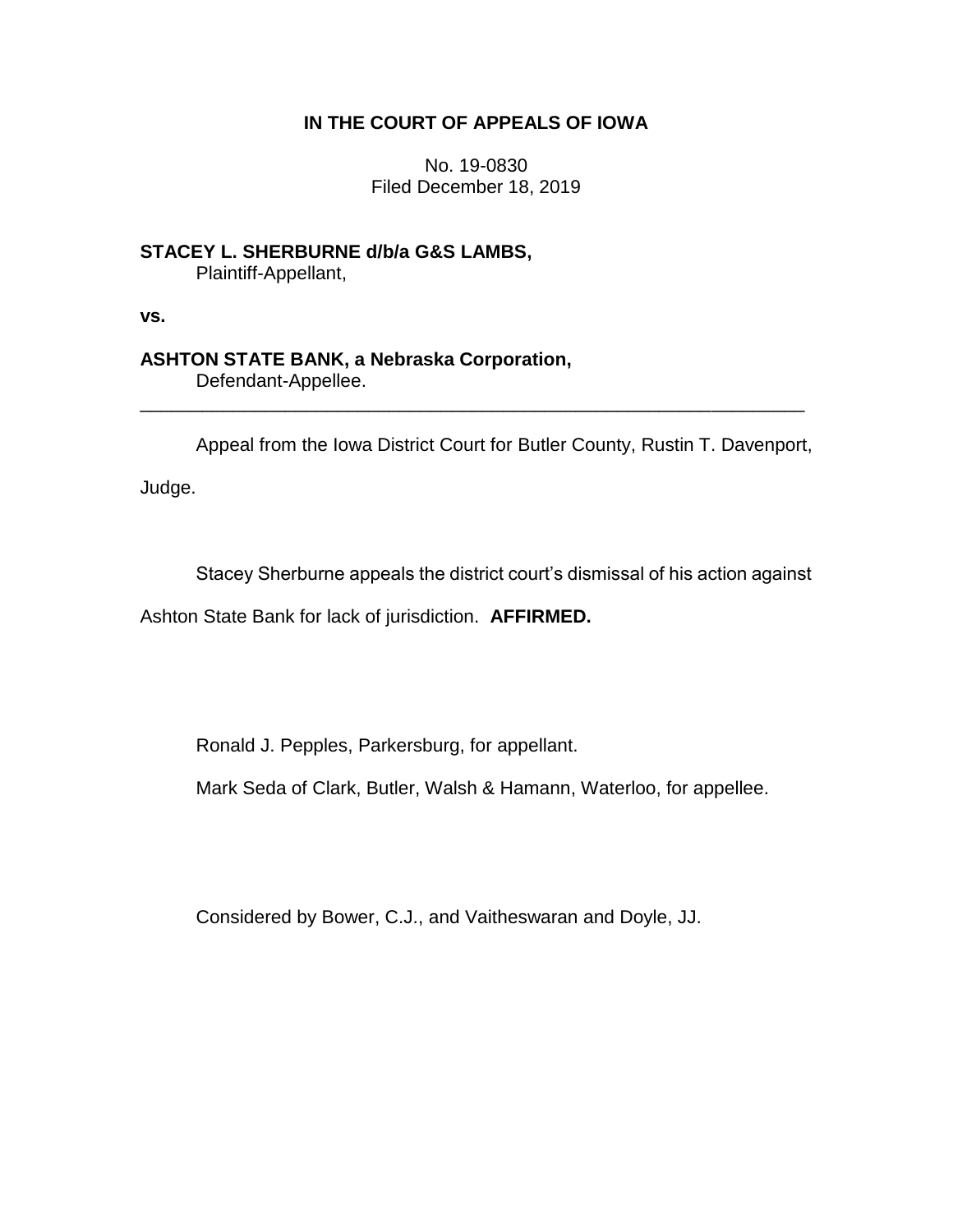## **VAITHESWARAN, Judge.**

Iowa resident Stacey Sherburne, doing business as G&S Lambs, purchased \$33,222.20 worth of lambs from a Nebraska resident. Ashton State Bank, located in Nebraska, held a security interest in the lambs. Sherburne filed a petition for declaratory judgment against the bank seeking a determination that its security interest was "not enforceable in the State of Iowa," "was never perfected" in Iowa, and was "junior to" his interests.

Ashton State Bank moved to dismiss the action for lack of personal jurisdiction. The district court granted the motion after concluding the bank did not have sufficient minimum contacts with Iowa. The court also rejected Sherburne's contention that the court could exercise in rem jurisdiction, reasoning Sherburne's claim was not "against \$33,222.20 worth of lambs" because the lambs were "sold and no longer exist."

On appeal, Sherburne argues, "The trial court missed the nature and application of in rem jurisdiction under the facts of this case." Our review is for errors of law. *See Book v*. *Doublestar Dongfeng Tyre Co*. *Ltd*., 860 N.W.2d 576, 582 (Iowa 2015).

Well over two decades ago, the Iowa Supreme Court stated jurisdiction based on the physical presence of a person's property in the forum—otherwise known as in rem or quasi in rem jurisdiction—was "swept away in *Shaffer v*. *Heitner*, 433 U.S. 186 [(1977)]." *In re Marriage of Kimura*, 471 N.W.2d 869, 873 (Iowa 1991). According to the court, *Shaffer* effectively "equated in personam jurisdiction with in rem and quasi in rem jurisdiction," meaning "a plaintiff [in Iowa] who is unable to obtain personal jurisdiction over a defendant will be unable to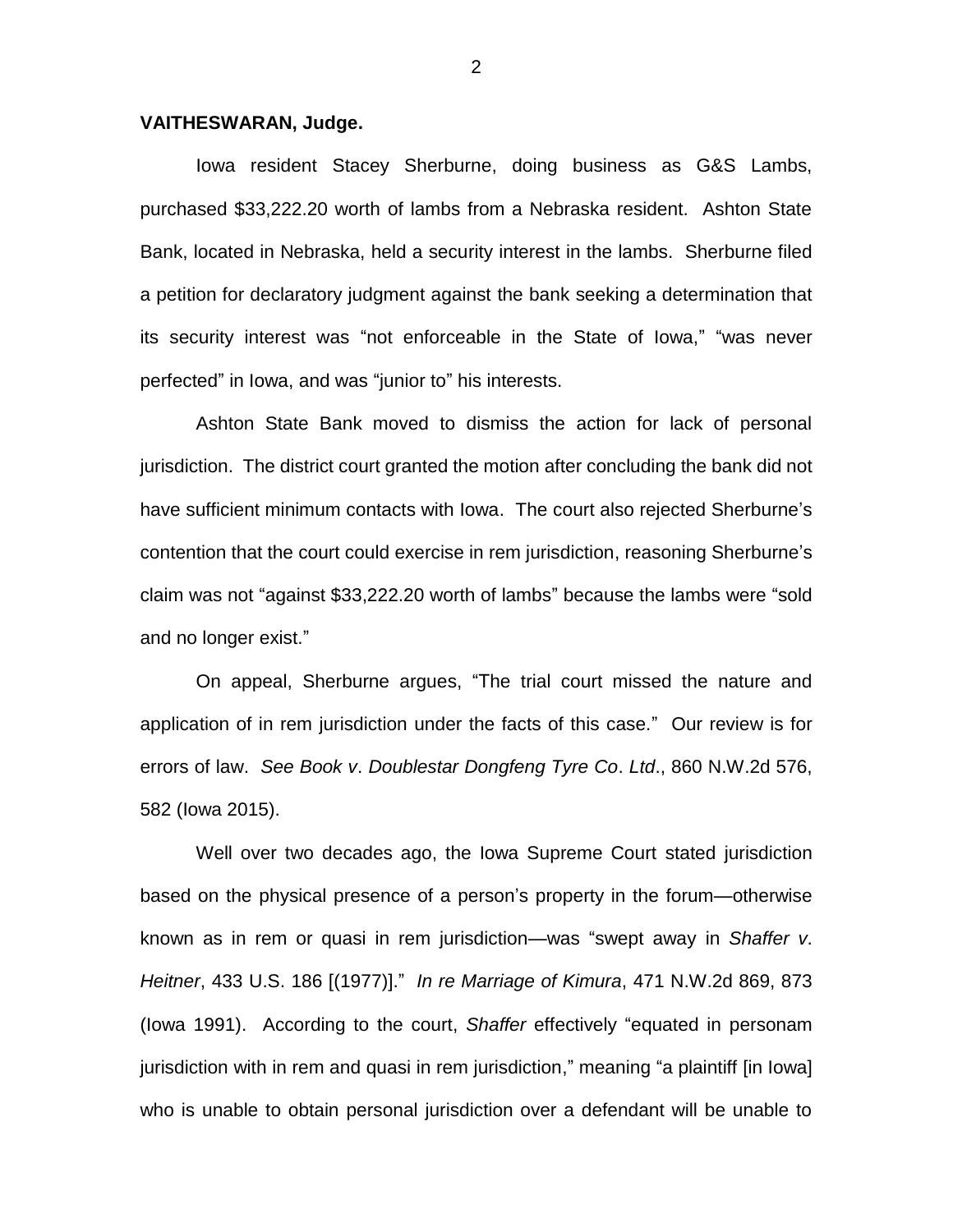obtain quasi in rem jurisdiction by virtue of the presence of defendant's property in the state." *Id*. at 873–74; *see also Percival v*. *Bankers Tr*. *Co*., 450 N.W.2d 860, 863 (Iowa 1990) ("We think the considerations articulated by the Court in *Shaffer* are dispositive of the controversy before us."). Although the supreme court exempted dissolution-of-marriage proceedings from *Shaffer's* holding, the court did not otherwise distance itself from the minimum-contacts test reaffirmed in *Shaffer*. *Kimura*, 471 N.W.2d at 875; *see Shaffer*, 433 U.S. at 207 ("[I]n order to justify an exercise of jurisdiction in rem, the basis for jurisdiction must be sufficient to justify exercising 'jurisdiction over the interests of persons in a thing.' The standard for determining whether an exercise of jurisdiction over the interests of persons is consistent with the Due Process Clause is the minimum-contacts standard elucidated in *International Shoe* [*v. Washington*, 326 U.S. 310, 316–17 (1945)]." (internal citation and footnote omitted)). In fact, the supreme court continued to recognize the minimum-contacts test, albeit in a more abbreviated form. *See Ostrem v*. *Prideco Secure Loan Fund*, *LP*, 841 N.W.2d 882, 891–93 (Iowa 2014) (stating "[t]he touchstone of the due-process analysis remains whether the defendant has sufficient minimum contacts with [the forum state] such that the maintenance of the suit does not offend traditional notions of fair play and substantial justice" but moving away from the traditional "five-factor test" to "the modern framework, which evaluates . . . whether the defendant has purposefully directed his activities at residents of the forum and whether the litigation results from alleged injuries that arise out of or relate to those activities" (internal quotations and citations omitted)); *see also Addison Ins*. *Co*. *v*. *Knight*, *Hoppe*, *Kurnik & Knight*, *L.L.C.*, 734 N.W.2d 473, 476 (Iowa 2007) ("The minimum contacts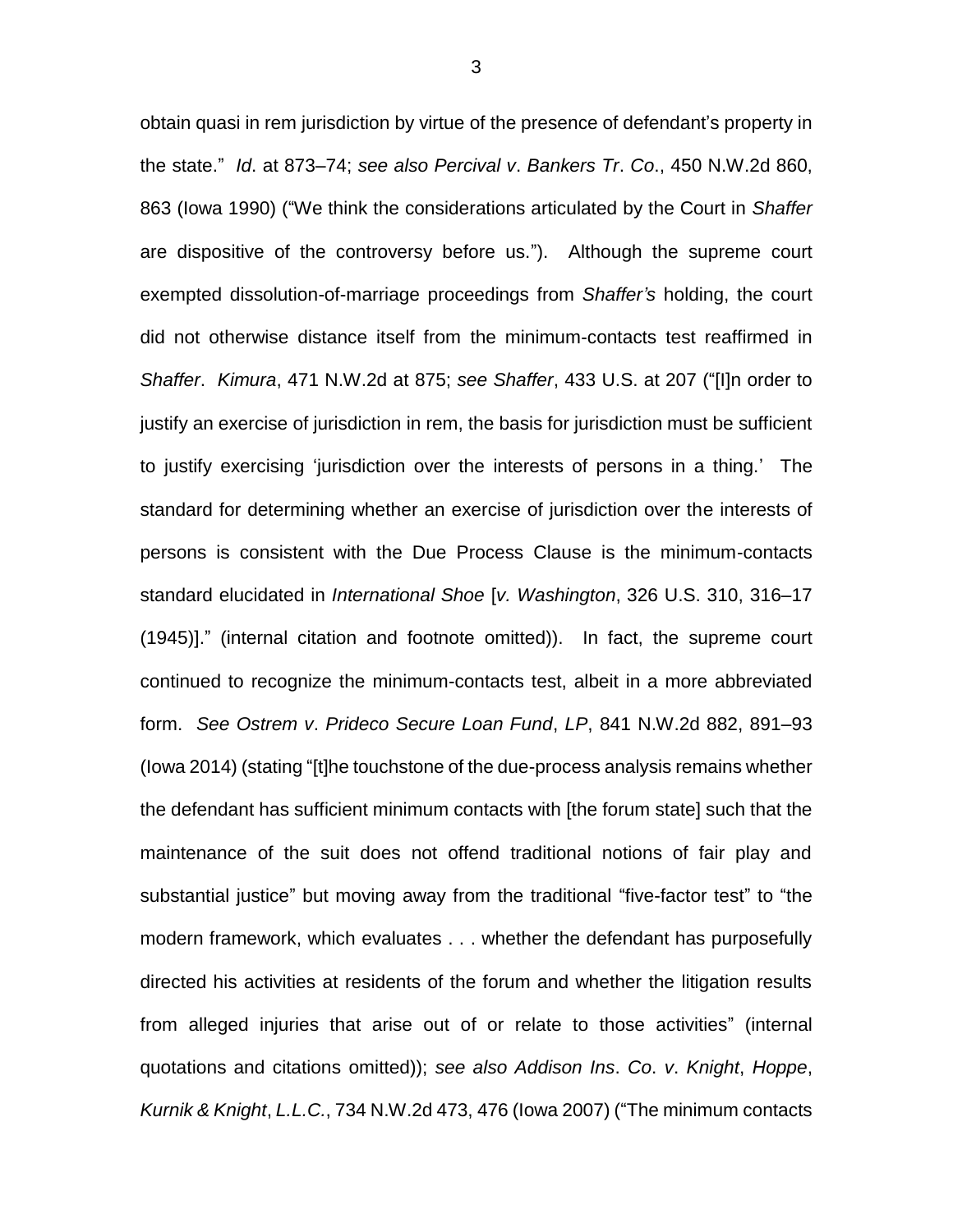test is meant to insure the fairness and reasonableness of requiring a nonresident

to defend a lawsuit in the forum state." (quoting *Taylor v*. *Trans-Action Assocs*.,

*Inc*., 509 N.W.2d 501, 504 (Iowa Ct. App. 1993)); *Ross v*. *First Savings Bank of* 

*Arlington*, 675 N.W.2d 812, 816 (Iowa 2004) (considering five factors to determine

whether nonresident bank had sufficient minimum contacts with Iowa).

As noted, the district court found insufficient minimum contacts between

Ashton State Bank and Iowa. The court provided the following reasoning:

Ashton State Bank did not have any direct contact with Iowa. It did not deal directly with Stacey Sherburne or G&S Lambs. It does not do business in Iowa, and it does not conduct any activity in Iowa. Its one and only connection with the state of Iowa is the fact that one of its customers sold lambs to an Iowa resident and the bank had a security interest in those lambs.

The Court concludes that under any test, the bank does not have sufficient minimum contacts with Iowa. The bank did nothing to purposely direct its activities to residents of the state of Iowa. The bank's only involvement in the state of Iowa was through its security of the property in the possession of its customer . . . . There is not any basis to conclude that the bank is in any way bound by the acts of [its customer] when the bank did not have any possessory interest in the lambs.

The fact that the lambs were sold to an Iowa purchaser is certainly a random or attenuated contact with Iowa. Rather than expecting the lambs to be sold to someone else, let alone someone in another state, the nature of the bank's security interest suggests that the bank expected the lambs to remain with [its customer] unless the bank otherwise consented to the sale of the lambs. Even if it can be argued that it was foreseeable that [the customer] would have defied the bank's security interest and gone ahead and sold the lambs, there was no way for the bank to know that those lambs in question would have been sold to someone in Iowa as opposed to someone else in Nebraska or someone in Kansas or South Dakota. The bank did nothing to purposely direct its activities at the residents of the state of Iowa.

Sherburne does not challenge the court's reasoning. He simply asserts "personal

jurisdiction under the traditional test of minimum contacts and the five factors is not

the only basis for establishing jurisdiction." To the contrary, whether framed as a